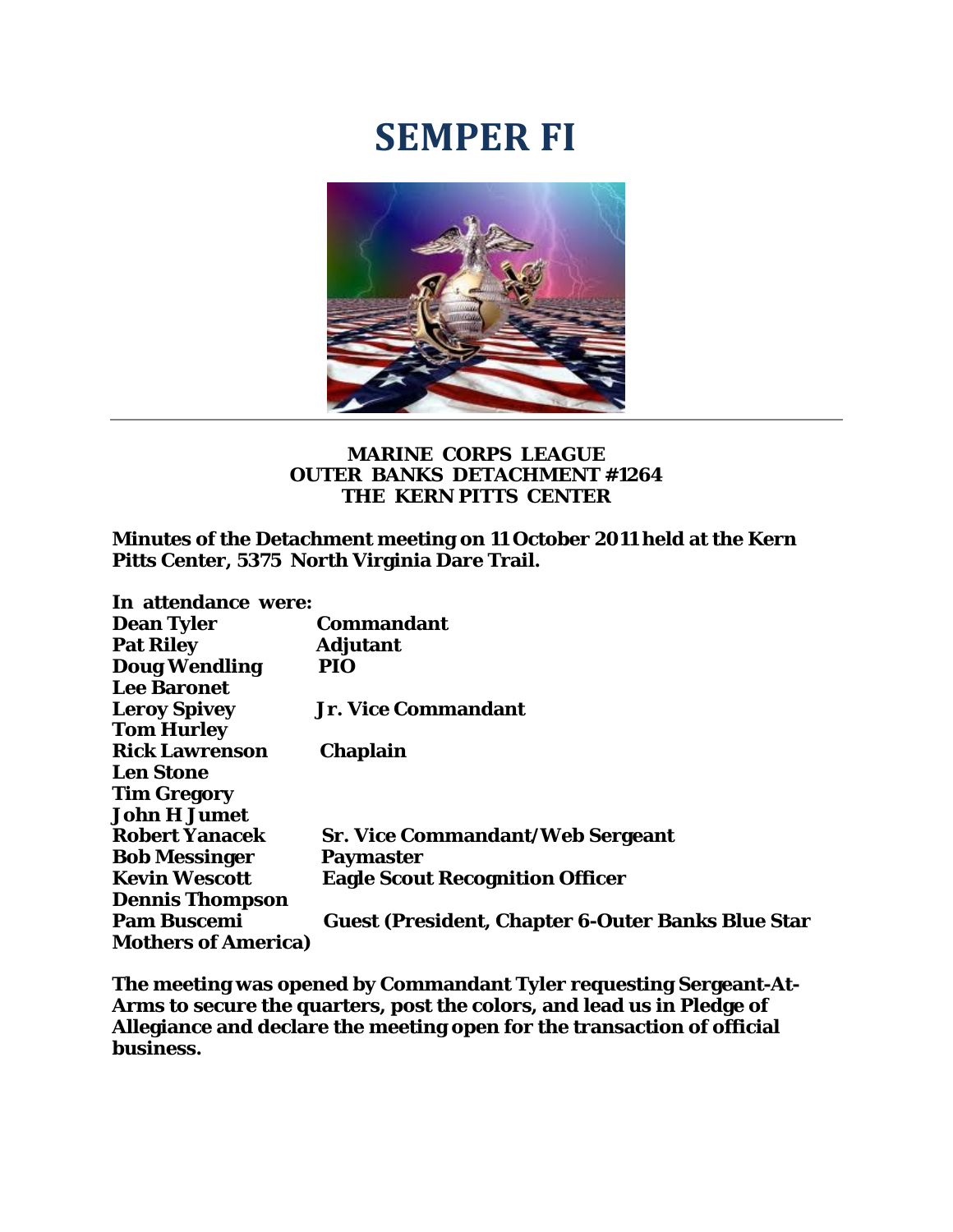**At the direction of Commandant Tyler, the Chaplain opened the meeting with a prayer.** 

**Commandant Tyler introduced Guest Pam Buscemi who spoke on the history and the current mission and goals of the Blue Star Mothers of America. Two of her four sons are currently active duty military. The first is a USMC Captain and the second is a USAF 2nd Lt.** 

**Old Business:** 

**Adjutant Pat Riley reported that the minutes of the 10 May 2011 and 13 September 2011 meeting were submitted prior to the meeting and should be available on the Detachment web site.** 

**Paymaster Bob Messinger reported that the current cash on hand was \$1366.46. The following donations by the Detachment have been made:** 

**Wounded Warriors Project-----------\$150 Light Tree------------------------------\$10 per deceased member Blue/Gold Star Mothers--------------\$100** 

**The Commandant commented on the lack of member attendance at the Currituck airport Wings & Wheelz event.** 

**New Business:** 

**Arrangements are being made for the annual Detachment financial Audit with the Judge Advocate.** 

**Doug Wendling reported on the 236th Marine Corps Birthday Luncheon on 10 November 2011 at The Currituck Club.** 

**The Detachment will not participate in the Veterans Day Commemoration at the Currituck County Airport.** 

**The "Toys for Tots" committee met and got the ball rolling for the upcoming campaign. Collection will run from 19 Nov through 11 Dec. Volunteers were requested at collection points.** 

**Leroy Spivey invited the Detachment membership to a Veterans Day ceremony in Columbia.** 

**Tom Hurley provided post meeting pizza snacks and Bob Messinger volunteered to provide snacks for the November meeting. Dennis Thompson asked if anyone was aware of reasonable house rentals in the area.** 

**Discounts for Veterans at Home Depot and Lowes were discussed.**